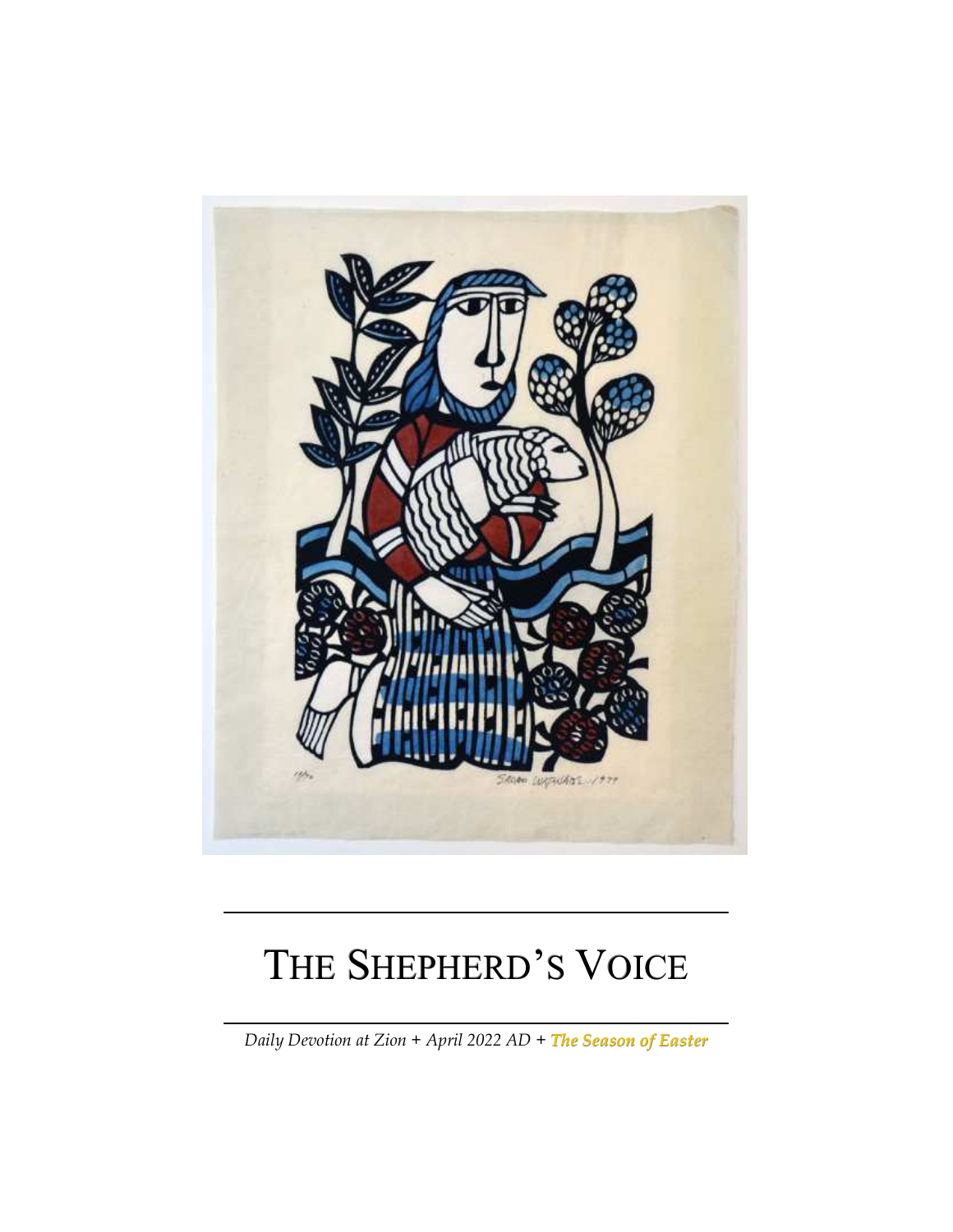#### **The Shepherd's Voice!**

This month the Church observes Good Shepherd Sunday (May 8), which always falls within the season of Easter. It's a good time to remember the source of this little leaflet's name:

> *I am the good shepherd; I know my sheep and my sheep know me—just as the Father knows me and I know the Father—and I lay down my life for the sheep. I have other sheep that are not of this sheep pen. I must bring them also. They too will listen to my voice, and there shall be one flock and one shepherd. (John 10:14-16)*

Christians devote themselves daily to the Word of God because that Word is the voice of the Good Shepherd. In the Old Testament, Jesus is prophesied; in the Gospels, we have a record of His speech; and in the Epistles, He speaks through the apostles, to whom He once said, "he who hears you hears Me" (Luke 10:16). The Word is our Shepherd's own living speech.

This devotion to the Word may not always take the form of reading. Sometimes we listen, remember, sing, speak, or see the Word. Yet whatever form it may take, we truly live for this Voice, for it is by this Voice that we shall rise. As our Lord has also said, *"Truly, truly, I say to you, an hour is coming, and is now here, when the dead will hear the voice of the Son of God, and those who hear will live"* (John 5:25). That hour has come, for we who once were dead in sin now live in Christ.

#### **About the Cover Art**

*A Christian artist from Japan, Sadao Watanabe, made this image of Jesus the Good Shepherd on* washi *paper, made from more durable fibers than wood pulp. A closer look at the image will reveal that our Lord Jesus, holding the lamb, kneels by a brook in a verdant landscape. He has led the sheep to fresh water by actually carrying the sheep there. The predominant use of blue gives the image a sense of peace, contrasted with the blood-colored scarlet on Jesus' torso. Notice, too, that the sheep's eye is turned to look back towards Jesus, in whom every little lamb's trust resides.*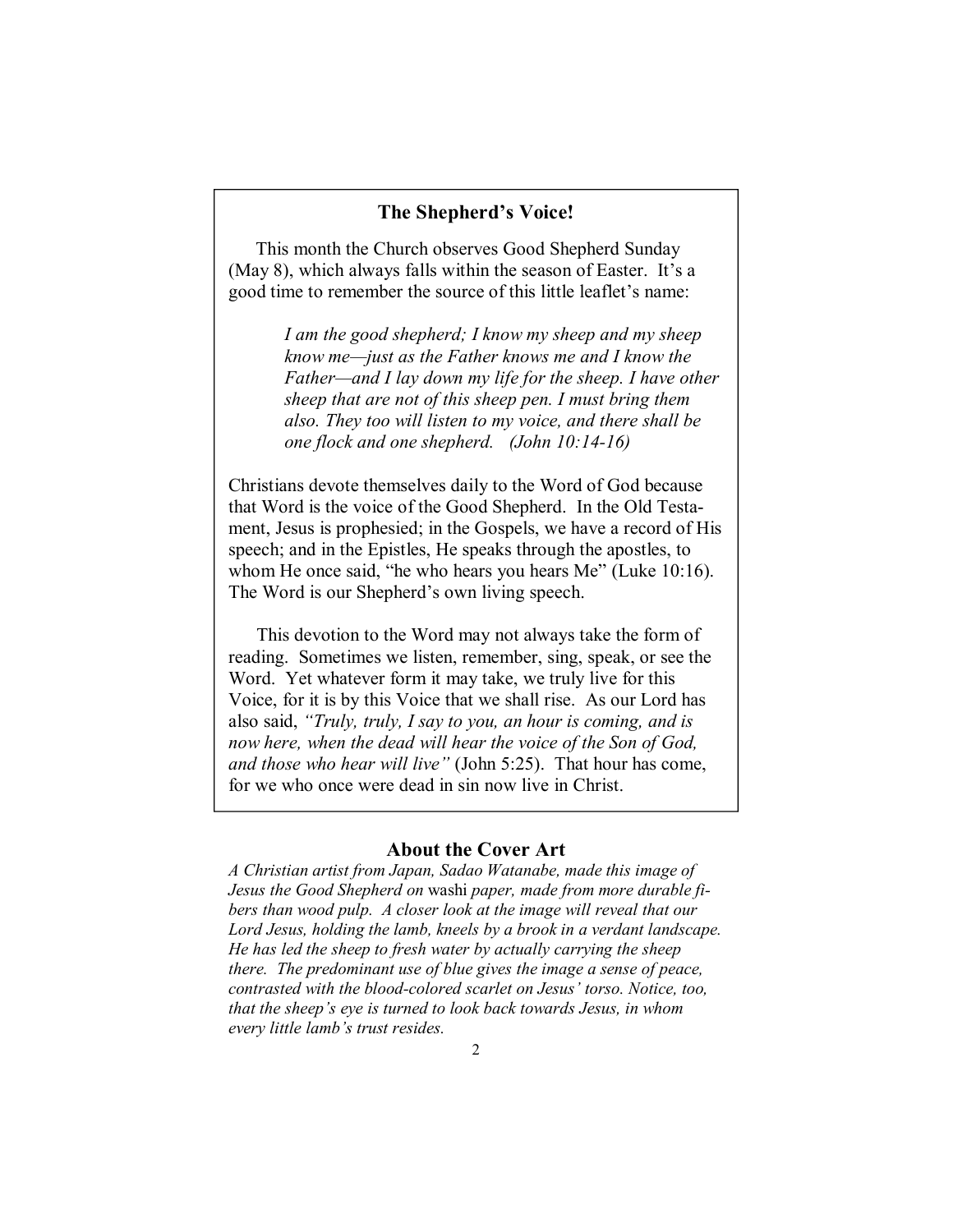## **Daily Readings for the Week of Easter 3 (May 1)**

- **S** Exodus 18:1-12 1 John 2:7-17 John 20:11-18
- **M** Exodus 18:13-27 1 Peter 5:1-14 Matthew 1:1-17; 3:1-6
- **T** Exodus 19:1-16 Colossians 1:1-14 Matthew 3:7-12
- **W** Exodus 19:16-25 Colossians 1:15-23 Matthew 3:13-17
- **Th** Exodus 20:1-21 Colossians 1:24—2:7 Matthew 4:1-11
- **F** Exodus 24:1-18 Colossians 2:8-23 Matthew 4:12-17
- **Sa** Exodus 25:1-22 Colossians 3:1-17 Matthew 4:18-25

*These readings correspond to pages 1111– 1144 in Volume III of For All the Saints.* 

## **Daily Readings for the Week of Easter 4 (May 8)**

- **S** Exodus 28:1-4, 30-38 1 John 2:18-29 Mark 6:30-44
- **M** Exodus 32:1-20 Colossians 3:18—4:18 Matthew 5:1-10
- **T** Exodus 32:21-34 1 Thessalonians 1:1-10 Matthew 5:11-16
- **W** Exodus 33:1-23 1 Thessalonians 2:1-12 Matthew 5:17-20
- **Th** Exodus 34:1-17 1 Thessalonians 2:13-20 Matthew 5:21-26
- **F** Exodus 34:18-35 1 Thessalonians 3:1-13 Matthew 5:27-37
- **Sa** Exodus 40:18-38 1 Thessalonians 4:1-12 Matthew 5:38-48

*These readings correspond to pages 1144—1176 in Volume III of For All the Saints.*